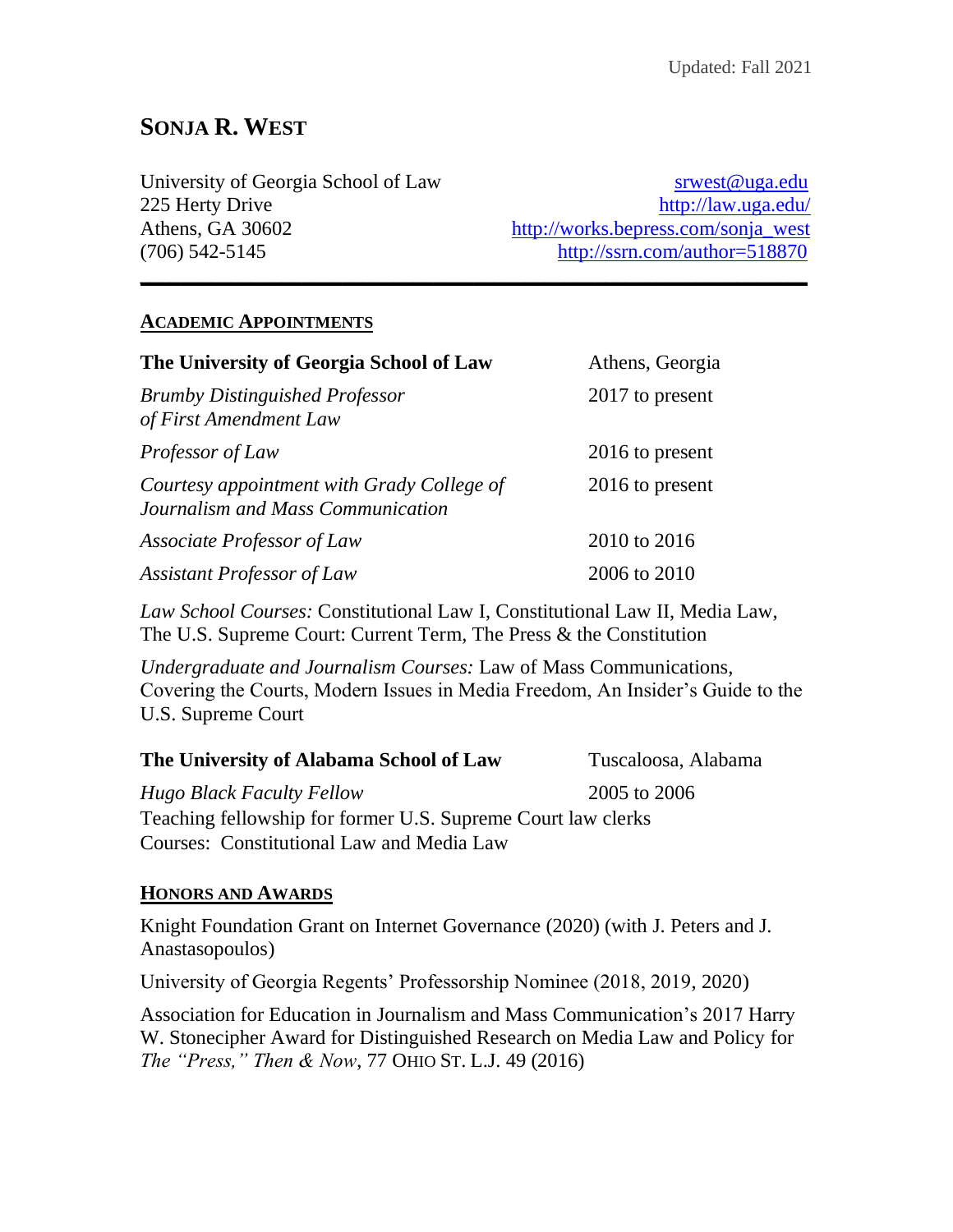National Communication Association's 2016 Franklyn S. Haiman Award for Distinguished Scholarship in Freedom of Expression for *Press Exceptionalism*, 127 HARV. L. REV. 2434 (2014)

### **JUDICIAL CLERKSHIPS**

- **Law Clerk – The Honorable John Paul Stevens**, Supreme Court of the United States, Washington, D.C. 1999-2000
- **Law Clerk – The Honorable Dorothy W. Nelson**, United States Court of Appeals, Ninth Circuit; Pasadena, Cal. 1998-1999

#### **PROFESSIONAL EXPERIENCE**

- **Associate Attorney – Davis Wright Tremaine LLP,** Los Angeles, Cal. Represented media clients on a variety of First Amendment and intellectual property issues. 2003-2004
- **Associate Attorney – Gibson, Dunn & Crutcher LLP**, Los Angeles, Cal. Represented clients on appellate and media law cases. 2000 – 2002
- **Reporter and Columnist – The Moline Dispatch Publishing Co.**, Moline, Ill. Reported on political races in Illinois and Iowa. 1993-1995

#### **EDUCATION**

- **University of Chicago Law School**; J.D. with High Honors. 1998 Honors: Order of the Coif; Executive Editor, *The University of Chicago Law Review*; John M. Olin Fellowship in Law and Economics; Tony Patiño Fellow
- **University of Iowa**; B.A. with Honors and Distinction. 1993 Double Major: Journalism and Communication Studies Honors: Honors Collegiate Scholar; Honors Collegiate Scholar Student Speaker; Phi Beta Kappa, Omicron Delta Kappa and Mortar Board Honor Societies; inaugural recipient of *The Daily Iowan* journalism scholarship

### **ARTICLES AND ESSAYS**

*The Disappearing Freedom of the Press* 79 WASH. & LEE L. REV. (forthcoming 2022) \_\_\_ (with R. Jones)

*The U.S. Supreme Court's Characterizations of the Press: An Empirical Study*, 100 N. CAROLINA L. REV. \_\_\_ (forthcoming 2022) (with R. Jones)

*The Majoritarian Press Clause*, 2020 U. CHI. LEGAL F. 311 (invited symposium)

*The Paradox of Justice John Paul Stevens,* 114 NW. U. L. REV. 1849 (2020) (with D. Lithwick) (invited contribution to special issue)

*Presidential Attacks on the Press*, 83 MO. L. REV. 915 (2018) (invited symposium)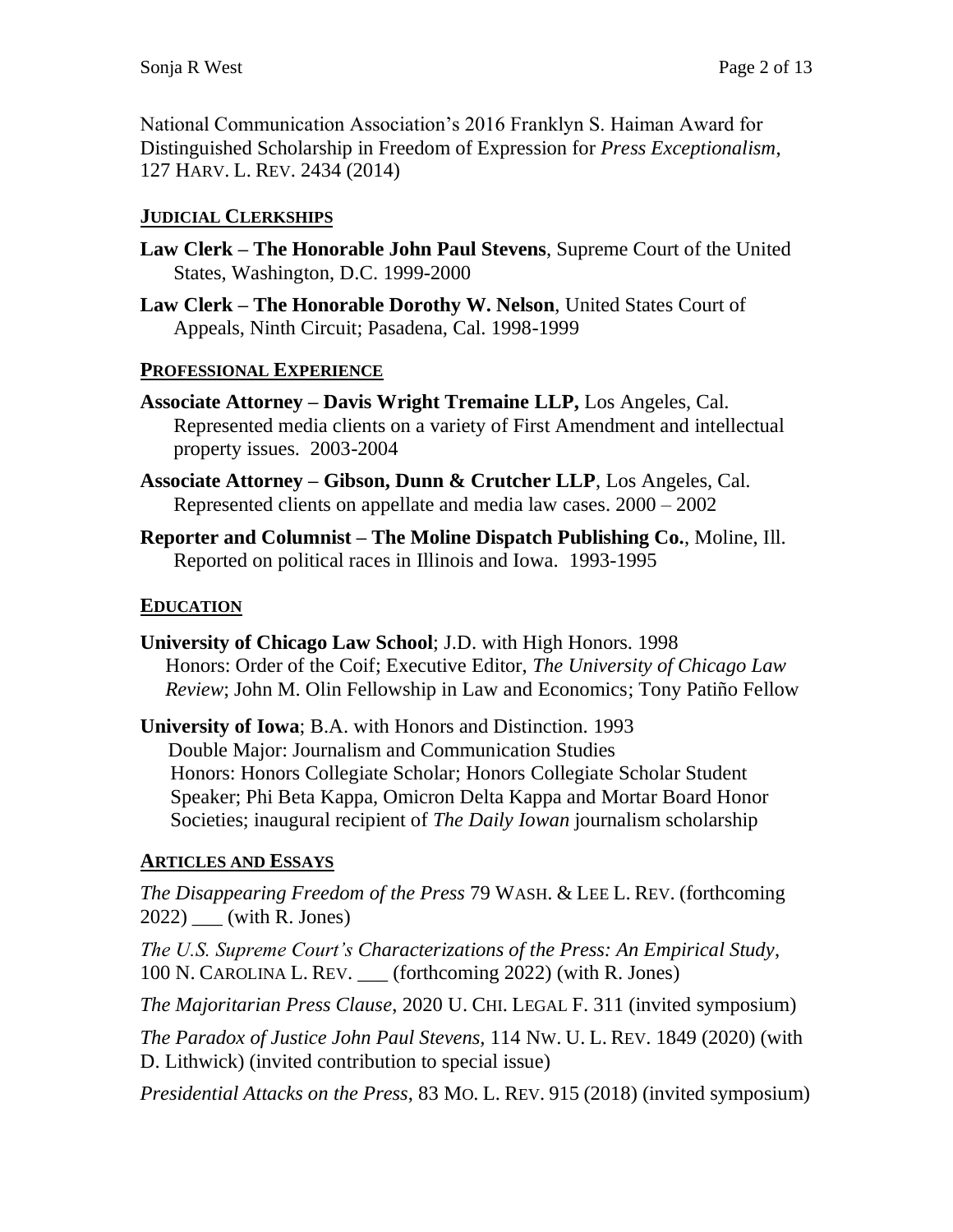*Suing the President for First Amendment Violations*, 71 OKLA. L. REV. 321 (2018) (invited symposium), reprinted in Rodney A. Smolla, *First Amendment Law Handbook* (2019-2020 ed.)

*Favoring the Press,* 106 CALIF. L. REV. 91 (2018), cited by *Index Newspapers LLC v. City of Portland, 2020 WL 4883017 (D. Or. Aug. 20, 2020)*

Book Review: *Press and Speech under Assault: The Early Supreme Court Justices, the Sedition Act of 1798, and the Campaign against Dissent*, Wendell Bird (2016), 142 PENN MAG OF HIST & BIOGRAPHY 115 (2018)

*Justice Stevens, The Writer*, 94 WASH. U. L. REV. 1417 (2017) (invited contribution to special issue)

*The Fragility of the Free American Press,* 112 NW. U. L. REV. 567 (2017) (with R. Jones), cited by *Folta v. New York Times Co.*, 2019 WL 1486776 (N.D. Fla. Feb. 27, 2019)

*The Supreme Court's Limited Public Forum,* 73 WASH. & LEE L. REV. ONLINE 572 (2017)

*The Problem with Free Press Absolutism*, 50 NEW ENG. L. REV. 191 (2016) (invited symposium)

*The Media Exemption Puzzle of Campaign Finance Laws*, 164 U. PA. L. REV. ONLINE 253 (2016) (invited contribution to special issue)

*The "Press," Then & Now*, 77 OHIO ST. L.J. 49 (2016), reprinted in Rodney A. Smolla, *First Amendment Law Handbook* 1 (2016-2017 ed.)

*Student Press Exceptionalism*, 2 EDUC. L. & POL'Y REV. 130 (2015) (peer invited and reviewed symposium)

*Press Exceptionalism*, 127 HARV. L. REV. 2434 (2014) (invited symposium)

*The Stealth Press Clause*, 48 GA. L. REV. 730 (2014) (invited symposium)

*First Amendment Neighbors*, 66 ALA. L. REV 357 (2014) (invited symposium)

*Monster in the Courtroom,* 2012 BYU L. REV. 1953 (2012) (invited symposium)

*Awakening the Press Clause*, 58 UCLA L. REV. 1025 (2011)

*The Story of Us: Resolving the Face-off Between Autobiographical Speech and Privacy,* 67 WASH. & LEE L. REV. 589 (2010)

*No Civilized System of Justice*, 11 GREEN BAG 521 (2008) (invited book review of *The Day Freedom Died*, Charles Lane)

*Sanctionable Conduct: How the Supreme Court Stealthily Opened the Schoolhouse Gate*, 12 LEWIS & CLARK L. REV. 27 (2008) (invited symposium)

*The Story of Me: The Underprotection of Autobiographical Speech*, 84 WASH. U. L. REV. 905 (2006)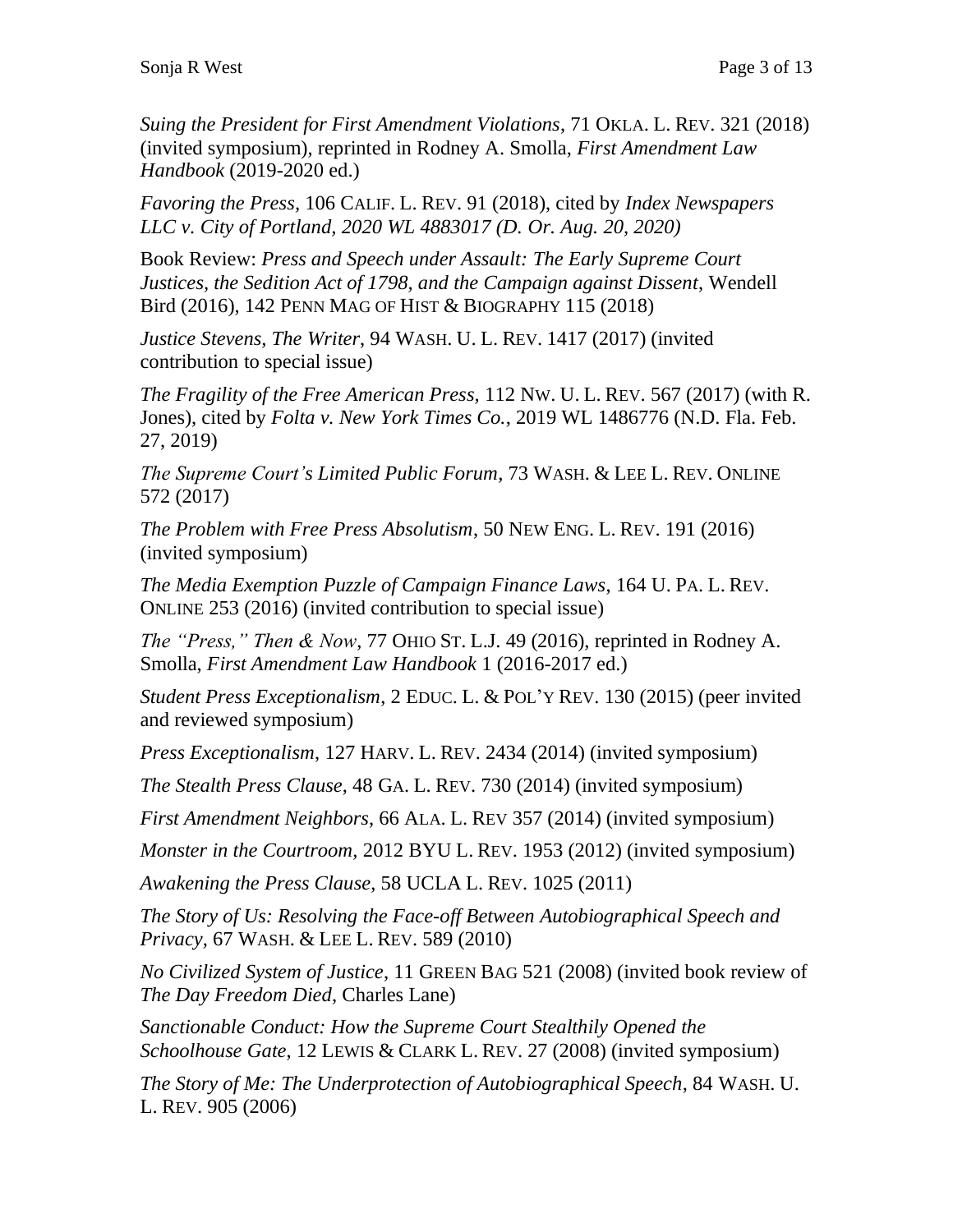*Concurring in Part & Concurring in the Confusion,* 104 MICH. L. REV. 1951 (2006), cited by *B.H. ex rel. Hawk v. Easton Area Sch. Dist*., 725 F.3d 293 (3d Cir. 2013)

*"Possessing with Intent to Distribute" Under the Schoolyard Statute,* 64 U. CHI. L. REV. 1399 (1997), cited by *People v. Trusty*, 53 P.3d 668 (Colo. App. 2001)

### **OTHER PUBLICATIONS**

*The Court, the Constitution, and the Deplatforming of Trump*, SLATE, Jan. 13, 2021, [https://slate.com/technology/2021/01/deplatforming-trump-constitution-big](https://slate.com/technology/2021/01/deplatforming-trump-constitution-big-tech-free-speech-first-amendment.html)[tech-free-speech-first-amendment.html](https://slate.com/technology/2021/01/deplatforming-trump-constitution-big-tech-free-speech-first-amendment.html) (with G. Lakier)

*The Government, the Press, and Our Shared Diagnosis*, BALKINIZATION, March 12, 2020, [https://balkin.blogspot.com/2020/03/the-government-press-and-our](https://balkin.blogspot.com/2020/03/the-government-press-and-our-shared.html)[shared.html](https://balkin.blogspot.com/2020/03/the-government-press-and-our-shared.html)

*John Paul Stevens, Maverick and Conscience of the Supreme Court, Dies at 99*, SLATE, July 16, 2019, [https://slate.com/news-and-politics/2019/07/john-paul](https://slate.com/news-and-politics/2019/07/john-paul-stevens-retired-supreme-court-justice-dies-obituary.html)[stevens-retired-supreme-court-justice-dies-obituary.html](https://slate.com/news-and-politics/2019/07/john-paul-stevens-retired-supreme-court-justice-dies-obituary.html) (with D. Lithwick)

*President Trump and the Press Clause: A Cautionary Tale*, First Amendment News, Sept. 20, 2018, [https://concurringopinions.com/archives/2018/09/fan-200](https://concurringopinions.com/archives/2018/09/fan-200-first-amendment-news-sonja-r-west-president-trump-and-the-press-clause-a-cautionary-tale.html) [first-amendment-news-sonja-r-west-president-trump-and-the-press-clause-a](https://concurringopinions.com/archives/2018/09/fan-200-first-amendment-news-sonja-r-west-president-trump-and-the-press-clause-a-cautionary-tale.html)[cautionary-tale.html](https://concurringopinions.com/archives/2018/09/fan-200-first-amendment-news-sonja-r-west-president-trump-and-the-press-clause-a-cautionary-tale.html)

*Propaganda Machinery: How the NRA Pioneered the Right-wing Art of Demonizing the Media,* SLATE, Feb. 28, 2018, [https://slate.com/news-and](https://slate.com/news-and-politics/2018/02/how-the-nra-pioneered-the-right-wing-art-of-demonizing-the-media.html)[politics/2018/02/how-the-nra-pioneered-the-right-wing-art-of-demonizing-the](https://slate.com/news-and-politics/2018/02/how-the-nra-pioneered-the-right-wing-art-of-demonizing-the-media.html)[media.html](https://slate.com/news-and-politics/2018/02/how-the-nra-pioneered-the-right-wing-art-of-demonizing-the-media.html) (with P.J. Charles)

*Freedom to Avoid War Zones*, SLATE, Feb. 26, 2018, [https://slate.com/news-and](https://slate.com/news-and-politics/2018/02/trumps-plan-to-arm-teachers-shows-how-the-supreme-court-got-the-second-amendment-so-wrong.html)[politics/2018/02/trumps-plan-to-arm-teachers-shows-how-the-supreme-court-got](https://slate.com/news-and-politics/2018/02/trumps-plan-to-arm-teachers-shows-how-the-supreme-court-got-the-second-amendment-so-wrong.html)[the-second-amendment-so-wrong.html](https://slate.com/news-and-politics/2018/02/trumps-plan-to-arm-teachers-shows-how-the-supreme-court-got-the-second-amendment-so-wrong.html) (with D. Lithwick)

*When the President Stopped the Presses,* CNN, Nov. 21, 2017, [http://www.cnn.com/2017/11/21/opinions/information-leak-cases-opinion](http://www.cnn.com/2017/11/21/opinions/information-leak-cases-opinion-west/index.html)[west/index.html](http://www.cnn.com/2017/11/21/opinions/information-leak-cases-opinion-west/index.html)

*The Bully and the Press,* TAKE CARE, Oct. 5, 2017, <https://takecareblog.com/blog/the-bully-and-the-press>

*Postpone Trump's Supreme Court Pick,* SLATE, March 2, 2017, http://www.slate.com/articles/news and politics/jurisprudence/2017/03/neil\_gors uch s supreme court confirmation hearings must be postponed.html (with D. Lithwick)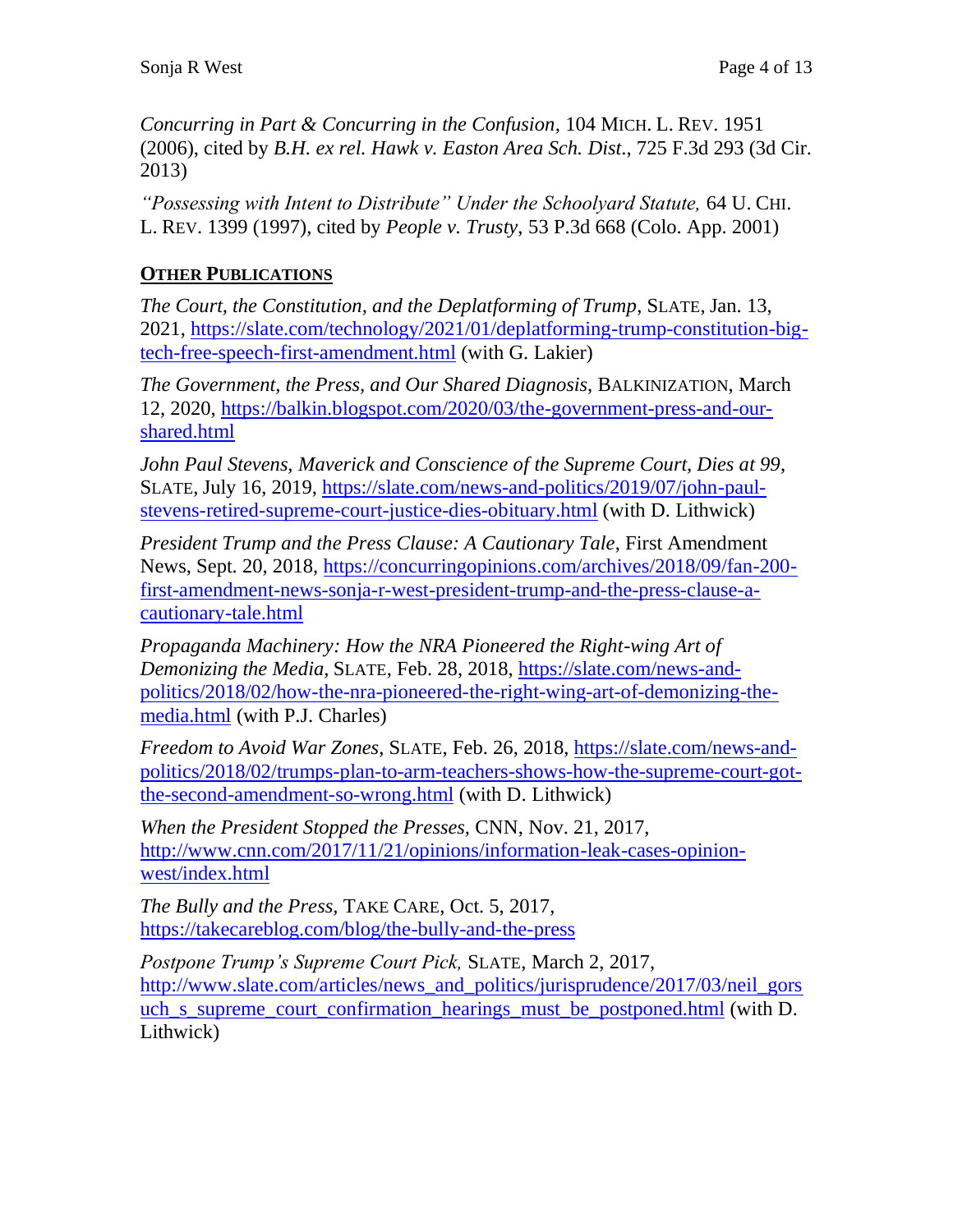*Op-Ed: Don't Expect the First Amendment to Protect the Media,* NEW YORK TIMES*,* Jan. 25, 2017, at A25 [https://www.nytimes.com/2017/01/25/opinion/dont](https://www.nytimes.com/2017/01/25/opinion/dont-expect-the-first-amendment-to-protect-the-media.html?_r=0)expect-the-first-amendment-to-protect-the-media.html? $r=0$  (with R. Jones)

*The Real Danger of Guns in Schools*, SLATE, March 22, 2016, [http://www.slate.com/articles/news\\_and\\_politics/jurisprudence/2016/03/georgia\\_s](http://www.slate.com/articles/news_and_politics/jurisprudence/2016/03/georgia_s_campus_carry_bill_is_terrible.html) [\\_campus\\_carry\\_bill\\_is\\_terrible.html](http://www.slate.com/articles/news_and_politics/jurisprudence/2016/03/georgia_s_campus_carry_bill_is_terrible.html)

*The Absurd Logic Behind Florida's Docs v. Glocks Law*, SLATE, Jan. 8, 2016, http://www.slate.com/articles/news and politics/jurisprudence/2016/01/florida\_s docs vs glocks bans doctors from discussing guns.html (with D. Lithwick)

*The Supreme Court of the United States* in PRIVACY RIGHTS IN THE DIGITAL AGE (2016)

*The Second Amendment is Not Absolute*, SLATE, Dec. 7, 2015, [http://www.slate.com/articles/news\\_and\\_politics/jurisprudence/2015/12/second\\_a](http://www.slate.com/articles/news_and_politics/jurisprudence/2015/12/second_amendment_allows_for_gun_control.html) mendment allows for gun control.html

*Guerilla Warfare and the Constitution*, WASHINGTON MONTHLY, July 1, 2015, [http://www.washingtonmonthly.com/ten-miles](http://www.washingtonmonthly.com/ten-miles-square/2015/07/guerrilla_warfare_and_the_cons056373.php)[square/2015/07/guerrilla\\_warfare\\_and\\_the\\_cons056373.php](http://www.washingtonmonthly.com/ten-miles-square/2015/07/guerrilla_warfare_and_the_cons056373.php)

*A Constitutional Challenge to NYC's Ban on Dancing,* HUFFINGTON POST, April 30, 2015, [http://www.huffingtonpost.com/sonja-west/a-constitutional](http://www.huffingtonpost.com/sonja-west/a-constitutional-challeng_b_7181186.html)[challeng\\_b\\_7181186.html](http://www.huffingtonpost.com/sonja-west/a-constitutional-challeng_b_7181186.html)

*Shadow Trial*, SLATE, Nov. 26, 2014,

http://www.slate.com/articles/news and politics/jurisprudence/2014/11/ferguson grand jury investigation a shadow trial violates the public s right.html (with D. Lithwick)

*Stop Draggin' My Heart Around*, SLATE, Oct. 9, 2014, http://www.slate.com/articles/news and politics/jurisprudence/2014/10/supreme [court\\_gay\\_marriage\\_chaos\\_which\\_states\\_allow\\_same\\_sex\\_marriage.html](http://www.slate.com/articles/news_and_politics/jurisprudence/2014/10/supreme_court_gay_marriage_chaos_which_states_allow_same_sex_marriage.html) (with D. Lithwick)

*Advice for Ferguson from the Supreme Court*, SLATE, Aug. 19, 2014, [http://www.slate.com/articles/news\\_and\\_politics/jurisprudence/2014/08/ferguson\\_](http://www.slate.com/articles/news_and_politics/jurisprudence/2014/08/ferguson_protesters_rebrand_yourselves_as_sidewalk_counselors.html) [protesters\\_rebrand\\_yourselves\\_as\\_sidewalk\\_counselors.html](http://www.slate.com/articles/news_and_politics/jurisprudence/2014/08/ferguson_protesters_rebrand_yourselves_as_sidewalk_counselors.html) (with D. Lithwick)

*Quick Change Justice*, SLATE, July 4, 2014,

http://www.slate.com/articles/news\_and\_politics/jurisprudence/2014/07/wheaton college injunction the supreme court just sneakily reversed itself.html (with D. Lithwick)

*Censorship 101*, SLATE, Dec. 6, 2013,

http://www.slate.com/articles/news and politics/jurisprudence/2013/12/when you [\\_censor\\_student\\_speech\\_you\\_re\\_mostly\\_teaching\\_kids\\_to\\_live\\_with.html](http://www.slate.com/articles/news_and_politics/jurisprudence/2013/12/when_you_censor_student_speech_you_re_mostly_teaching_kids_to_live_with.html)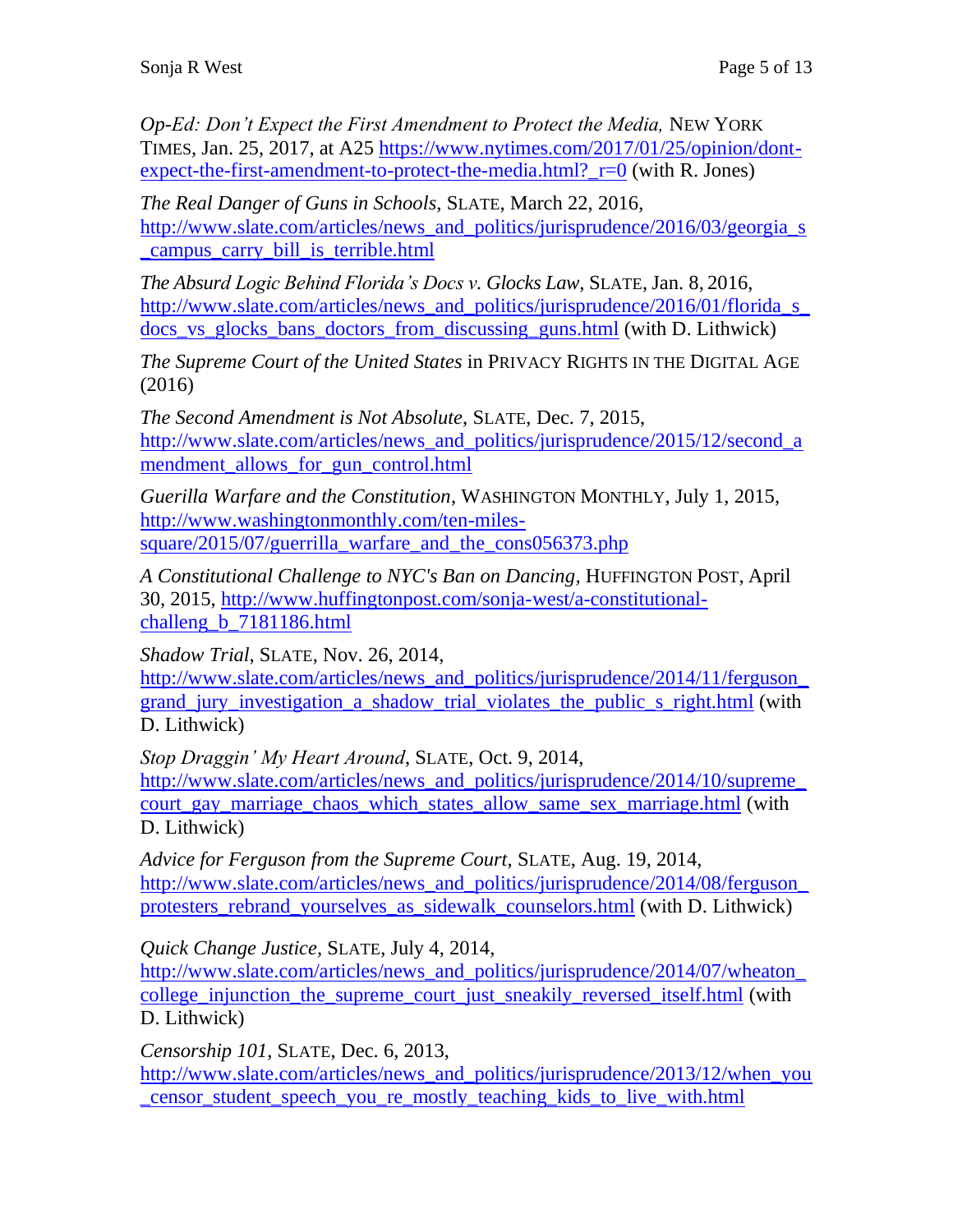*Texas Hold 'Em*, SLATE, Sept. 11, 2013,

http://www.slate.com/articles/news and politics/jurisprudence/2013/09/texas and gay marriage will texas refusal to grant divorces to same sex.html (with D. Lithwick)

*What is Anthony Kennedy Thinking?*, SLATE, June 12, 2013, [http://www.slate.com/articles/news\\_and\\_politics/jurisprudence/2013/06/anthony\\_](http://www.slate.com/articles/news_and_politics/jurisprudence/2013/06/anthony_kennedy_s_gay_marriage_views_the_supreme_court_justice_may_see_banning.html) kennedy s gay marriage views the supreme court justice may see banning.ht [ml](http://www.slate.com/articles/news_and_politics/jurisprudence/2013/06/anthony_kennedy_s_gay_marriage_views_the_supreme_court_justice_may_see_banning.html) 

*Rare Supreme Court Photos Offer Brief Connection to the Constitution in Action,*  GEORGIA LAW ADVOCATE MAGAZI*NE* 47:1 at 8-10 (2013)

*Smile for the Camera: The Long Lost Photos of the Supreme Court at Work—and What They Reveal,* SLATE, Oct. 1, 2012,

http://www.slate.com/articles/news and politics/jurisprudence/2012/10/the supre [me\\_court\\_forbids\\_cameras\\_in\\_the\\_courtroom\\_but\\_twice\\_rogue\\_photographers\\_h](http://www.slate.com/articles/news_and_politics/jurisprudence/2012/10/the_supreme_court_forbids_cameras_in_the_courtroom_but_twice_rogue_photographers_have_snapped_a_picture_of_the_justices_at_work_.html) ave snapped a picture of the justices at work .html

*Judge Not: Why Won't Progressives Fight for Federal Judges?*, SLATE, Oct. 24, 2011, http://www.slate.com/articles/news and politics/jurisprudence/2011/10/why won [\\_t\\_progressives\\_fight\\_for\\_federal\\_judges\\_.html](http://www.slate.com/articles/news_and_politics/jurisprudence/2011/10/why_won_t_progressives_fight_for_federal_judges_.html)

*Unplugged: When do Supreme Court Justices Need to Just Sit Down and Be Quiet?*, SLATE, Dec. 14, 2010,<http://www.slate.com/id/2277915/> (with D. Lithwick)

*The Law of Student Journalism in the Information Age*, Education Law Association, Nov. 11, 2010 (with F. LoMonte, et al)

*Constitutional Interpretation: There's No App for That,* SLATE, June 23, 2010, <http://www.slate.com/id/2257941/>

*The Least Popular Dissent,* SCOTUSblog, May 4, 2010, <http://www.scotusblog.com/2010/05/the-least-popular-dissent/>

*The Unsung Empathy of Justice Stevens,* SLATE, April 9, 2010, <http://www.slate.com/id/2250370/> (with D. Lithwick)

*Some Hot-Button Issues*, 29 NAT'L L.J. 8 (2008)

*A Conservative Shift*, 29 NAT'L L.J. 32 (2007)

# **SPEECHES, PRESENTATIONS, AND PANELS**

*The Disappearing Freedom of the Press*, Freedom of Expression Scholars Conference, Yale Law School, (via video) (May 1, 2021) (with R. Jones)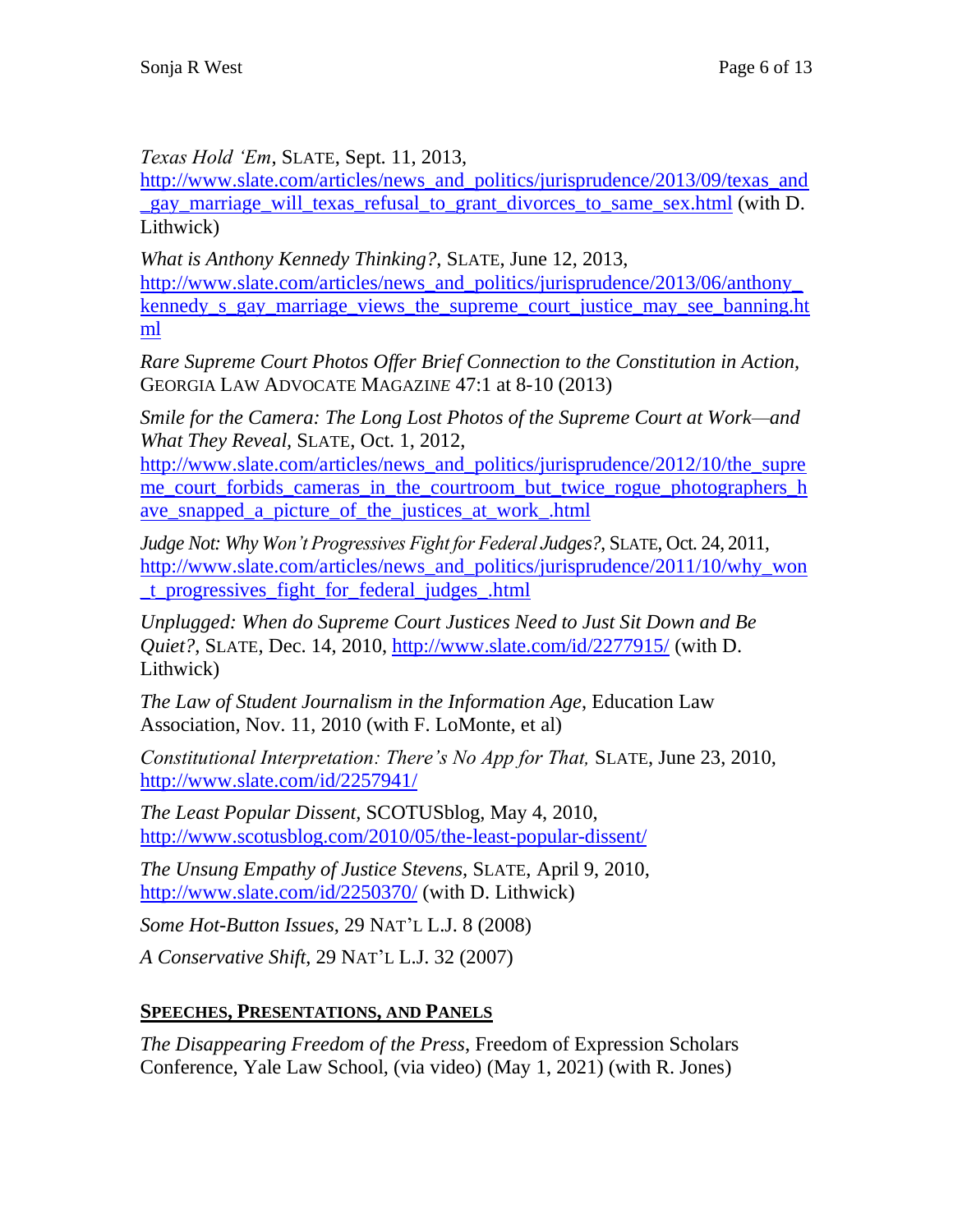*Interpreting the Press Clause,* "Crisis of the Press and Democracy: Saving the Press Function" conference, Yale Law School (via video) (March 20, 2021)

*The U.S. Supreme Court's Characterizations of the Press: An Empirical Study*, Media Law & Policy Scholars Conference (via video) (Jan. 8, 2021) (with R. Jones)

*The Press and the Separation of Powers: The News Media's Relationships with Public and Private Power*, American Association of Law Schools Annual Conference (via video) (Jan. 6, 2021)

*Defending Free Speech for All,* First Amendment Salon Virtual Conference (via video) (Oct. 26, 2020)

*The U.S. Supreme Court's Characterizations of the Press: An Empirical Study*, Freedom of Expression Scholars Conference, Yale Law School, (via video) (Oct. 24, 2020)

*Zoom Justice and the Future of Court Access*, Access and Accountability 2020: Lessons of the Current Moment, Yale Law School Information Society Project (via video) (Oct. 23, 2020).

*Remembering Justice Ginsburg*, Women's Law Student Association, University of Georgia (via video) (Oct. 1, 2020)

*The Majoritarian Press Clause*, Governance Workshop on Transparency and Privacy, University of Denver Sturm College of Law's Information Transparency Project (via video) (Aug. 31, 2020)

*The U.S. Supreme Court's Characterizations of the Press: An Empirical Study*, Rocky Mountain First Amendment All Stars Workshop, University of Colorado Law School (via video) (July 31, 2020) (with R. Jones)

*The U.S. Supreme Court Decision in Bostock v. Clayton County*, Ask an Expert series, University of Georgia School of Law (via video) (June 25, 2020)

*Protecting the First Amendment in an Anti-Press Age*, Faculty Lecturer, Foundations Fellows Interview Weekend, University of Georgia, Athens, GA (Feb. 21, 2020)

*Justice Holmes and the Press Clause*, Abrams at 100 Symposium, Columbia Law School, New York, NY (Nov. 8, 2019)

*The Majoritarian Press Clause*, *The University of Chicago Legal Forum* Symposium, Chicago, IL (Oct. 25, 2019)

*News, Information, and Discussion of Matters of Public Concern in a Social Media Age*, *The Utah Law Review* Symposium, Salt Lake City, UT (Oct. 18, 2019)

*The Press Clause: Historical Promises and Modern Realities*, Northwestern University School of Law, Chicago, IL (Oct. 7, 2019)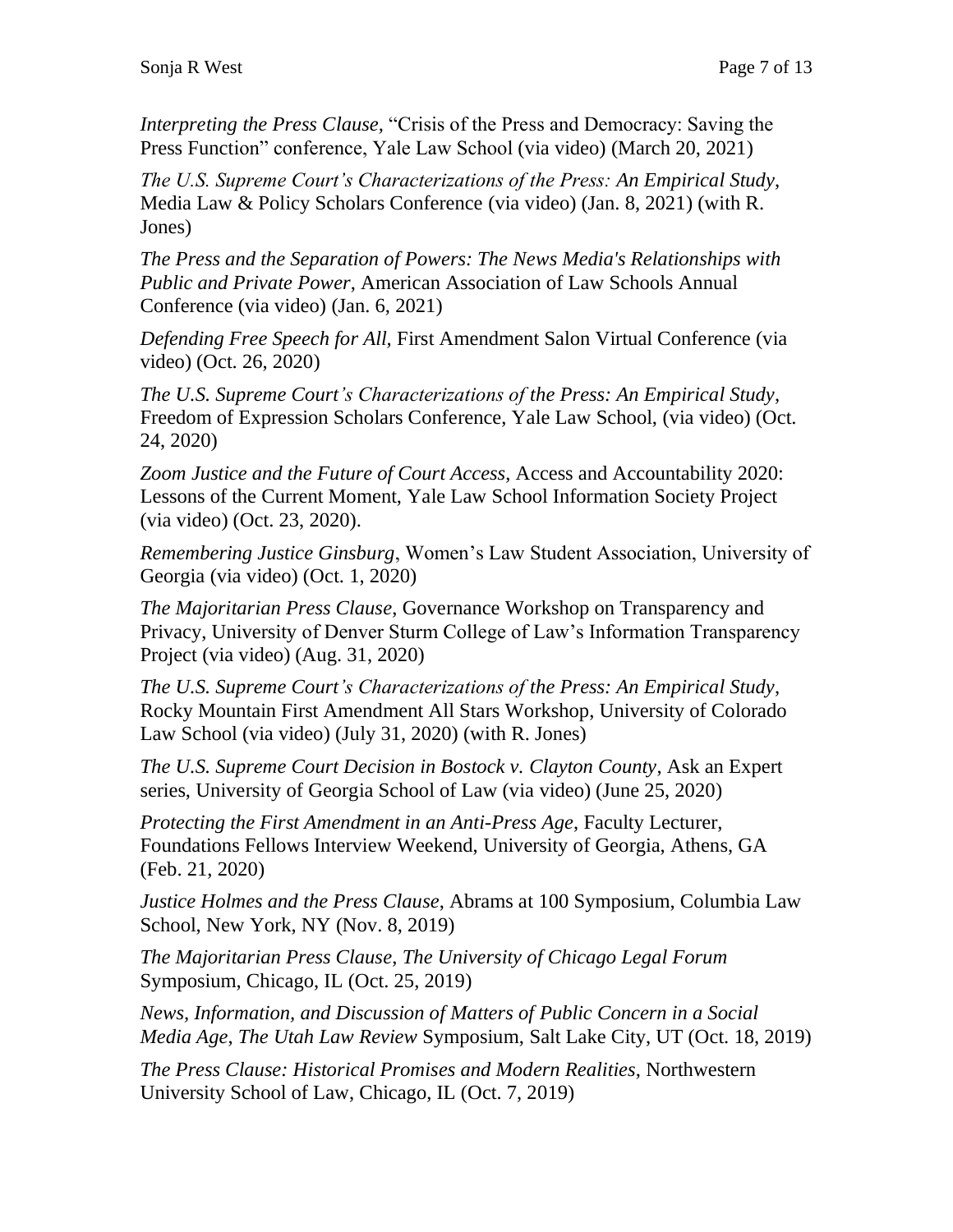*Physicians and Free Speech: How Doctors Ended Up in the Crosshairs of Political Court Battles*, Featured Speaker, Science: Unsilenced, Gainesville, FL (April 17, 2019)

*Presidents and the Press*, The Center for Constitutional Studies, Utah Valley University, Provo, UT (April 11, 2019)

*President Trump and Freedom of the Press: Two Years In*, American Association of Law Schools Annual Conference, New Orleans, LA (Jan. 4, 2019)

*Protecting the First Amendment in an Anti-Press Age*, Keynote Address, Iowa State Bar Association's Federal Practice Seminar, Des Moines, IA (Dec. 14, 2018)

*Favoring the Press,* Temple University Beasley School of Law, Philadelphia, PA (Oct. 16, 2018)

*Privacy, News, and the Future of the Freedom of the Press*, Tulane Law School, New Orleans, LA (Sept. 28, 2018)

*#MeToo and the Legal Academy*, Women's Leadership in Academia Conference, Athens, GA (July 19, 2018)

*Defending Democracy? Professional Journalism in an Age of Distrust*, Speaker, Masterman Lecture Series, Boston, MA (April 12, 2018)

*Truth, Trust and the First Amendment in the Digital Age*, Missouri-Hurley and Price-Sloan Symposium, Washington, D.C. (April 6, 2018)

*New Conceptions of the First Amendment: What's in the Oven at the U.S. Supreme Court*, Georgia Bar Media & Judiciary Conference, Atlanta, GA (Feb. 23, 2018)

*Suing the President for First Amendment Violations*, *Oklahoma Law Review* Symposium, Norman, OK (Feb. 9, 2018)

*Arbiters of Truth: Journalists, Social Media, and the Role of Technology*, *First Amendment Law Review* Symposium, Chapel Hill, NC (Oct. 27, 2017)

*Privacy and Ethics*, Keynote Speaker, Georgia Drone Summit, Athens, GA (Oct. 21, 2017)

*The Fourth Branch of Government? The Role and Future of Media in America,*  Mainstage Defense Research Institute's Annual Meeting, Chicago, IL (Oct. 5, 2017)

*Building a Better Watchdog*, Indiana University's Center for International Media Law and Policy Studies at the National Press Club, Washington, D.C. (June 21, 2017)

*Social Media, Mobilization, and "Fake News,"* American Constitution Society's Annual Meeting, Washington, D.C. (June 9, 2017)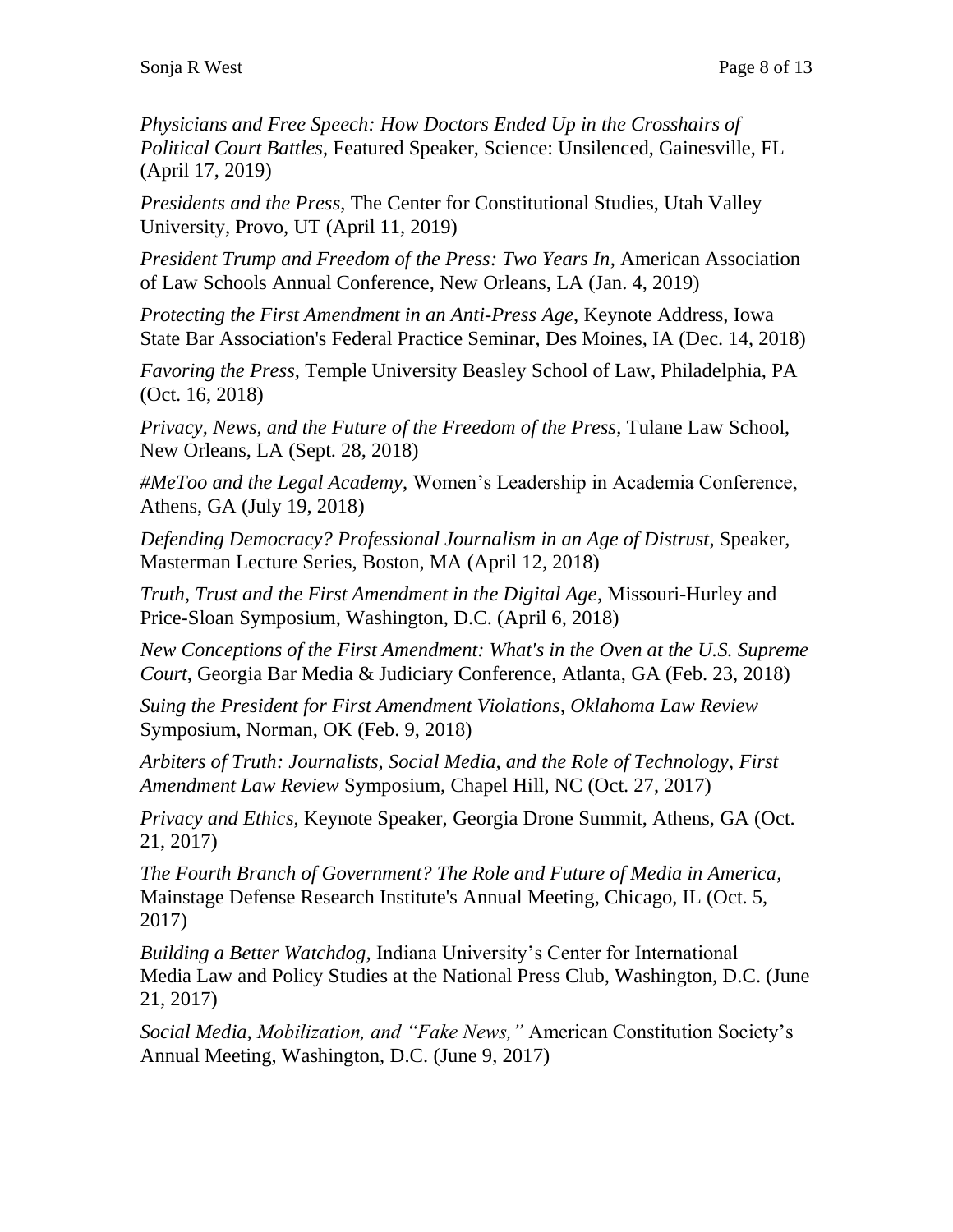*Press Freedom's House of Cards*, Freedom of Expression Scholars Conference, Yale Law School, New Haven, CT (April 29, 2017)

*Modern First Amendment Issues: An Expert Discussion of Presidential Tweeting, Safe Spaces, Fake News & More!*, Association of Business Trial Lawyers, Los Angeles, CA (Jan. 26, 2017)

*President Trump and Freedom of the Press*, American Association of Law Schools Annual Conference, San Francisco, CA (Jan. 4, 2017)

*Trumping the Second Amendment: What Now from the Supreme Court?,* Georgia and the Second Amendment Conference: A State Primer on Guns and Their Regulation, Atlanta, GA (Dec. 14, 2016)

*Improving Press Coverage of the Courts through Communication*, Annual European Conference on Courts and Communication, Budapest, Hungary (Oct. 13, 2016)

*The Press Clause and Speaker Discrimination*, Southeastern Association of Law Schools Annual Conference, Amelia Island, FL (Aug. 7, 2016)

*The Press Clause and Speaker Discrimination*, UGA-Emory Faculty Workshop, Atlanta, GA (July 18, 2016)

*What's Wrong with the Press Clause?*, Law & Society Annual Meeting, New Orleans, LA (June 3, 2016)

*What is Newsworthy and of Public Interest: A World View*, Law & Society Annual Meeting, New Orleans, LA (June 2, 2016)

*The Media Law Exemption to Campaign Finance Law*, Money in Politics Legal Convening, University of Pennsylvania Law School, Philadelphia, PA (May 25, 2016)

*The Press Clause and Speaker Discrimination*, Freedom of Expression Scholars Conference, Yale Law School, New Haven, CT (April 30, 2016)

*The Problem with Free Press Absolutism*, *New England Law Review* Symposium on *The First Amendment Bubble*, by Amy Gajda, New England Law School (via video) (Feb. 11, 2016)

*Transparency in the Court*, *Georgia State University Law Review* Symposium, Atlanta, GA (Feb. 11, 2016)

*First Amendment Issues in Public Spaces*, National Press Photographers Association University of Georgia's Grady College Symposium, Athens, GA (Jan. 22, 2016)

*Neither the Purse Nor the Sword: Writing about the Court for the Public*, Organizer and American Association of Law Schools Annual Conference, New York, NY (Jan. 9, 2016)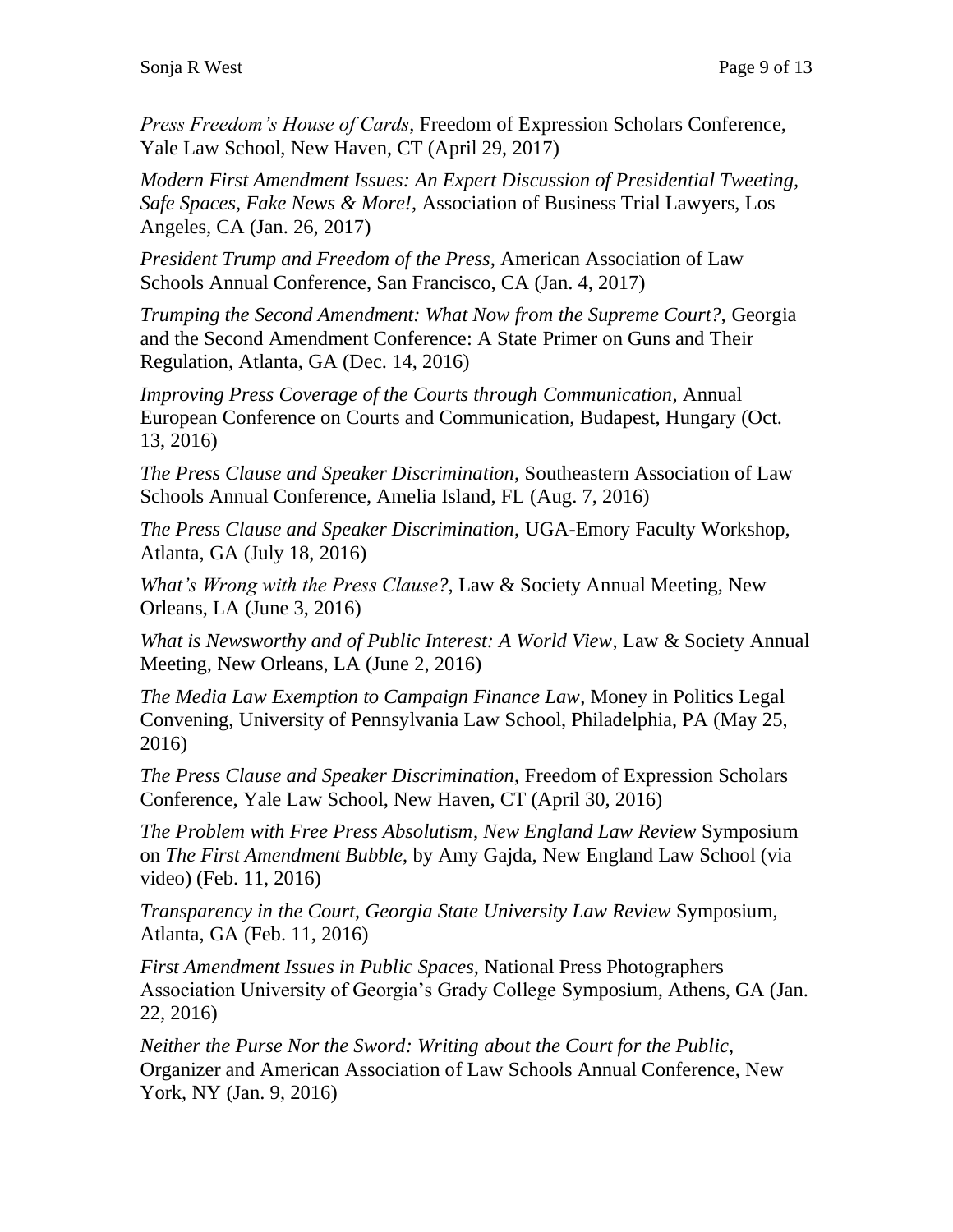*Supreme Court Transparency (Or Lack Thereof),* Southeastern Association of Law Schools Annual Conference, Boca Raton, FL (July 29, 2015)

*Supreme Court Update: Individual Rights*, Southeastern Association of Law Schools Annual Conference, Boca Raton, FL (July 28, 2015)

*Media Law in the Wake of Ferguson*, Law & Society Annual Meeting, Seattle, WA (May 29, 2015)

*Non-Media Speech: Is it Free?*, Debate with Prof. Eugene Volokh, Federalist Society Teleforum (May 15, 2015)

*The 'Press,' Then & Now*, Freedom of Expression Scholars Conference, Yale Law School, New Haven, CT (May 2, 2015)

*Important Cases of the United States Supreme Court's 2014 Term*, Georgia Political Review, Athens, GA (March 30, 2015)

*The "Press," Then & Now,* Tulane Law School, New Orleans, LA (Sept. 29, 2014)

*The Press, the Supreme Court and the Constitution*, Chicago-Kent Law School, Chicago, IL (Sept. 9, 2014)

*Love of Learning is the Guide to Life*, Keynote speaker, Phi Beta Kappa Georgia chapter initiation, Athens, GA (April 29, 2014)

*Supreme Sunshine: Shining a Light on the High Court*, NYU-Washington, Washington, DC (March 21, 2014) (broadcast on C-SPAN)

*First Amendment Neighbors, Alabama Law Review Symposium on the 50<sup>th</sup>* Anniversary of *New York Times v. Sullivan*, Tuscaloosa, AL (March 1, 2014)

*Press Exceptionalism*, *Harvard Law Review* Symposium on Press Freedom, Cambridge, MA (Feb. 15, 2014)

*Press Exceptionalism*, University of Georgia Law School, Athens, GA (Nov. 20, 2013)

*The Stealth Press Clause, Georgia Law Review Symposium on the 50<sup>th</sup>* Anniversary of *New York Times v. Sullivan*, Athens, GA (Nov. 6, 2013) (broadcast on C-SPAN)

Introductory Speaker and Moderator, Justice John Paul Stevens' Key Note Address, *Georgia Law Review* Symposium on the 50<sup>th</sup> Anniversary of *New York Times v. Sullivan*, Athens, GA (Nov. 6, 2013)

*Supreme Court Cases and Issues*, SCOTUSblog conference, University of Georgia, Athens, GA (Sept. 9, 2013) (broadcast on C-SPAN)

*The Stealth Press Clause*, the Southeastern Association of Law Schools Annual Conference, Palm Beach, FL (Aug. 9, 2013)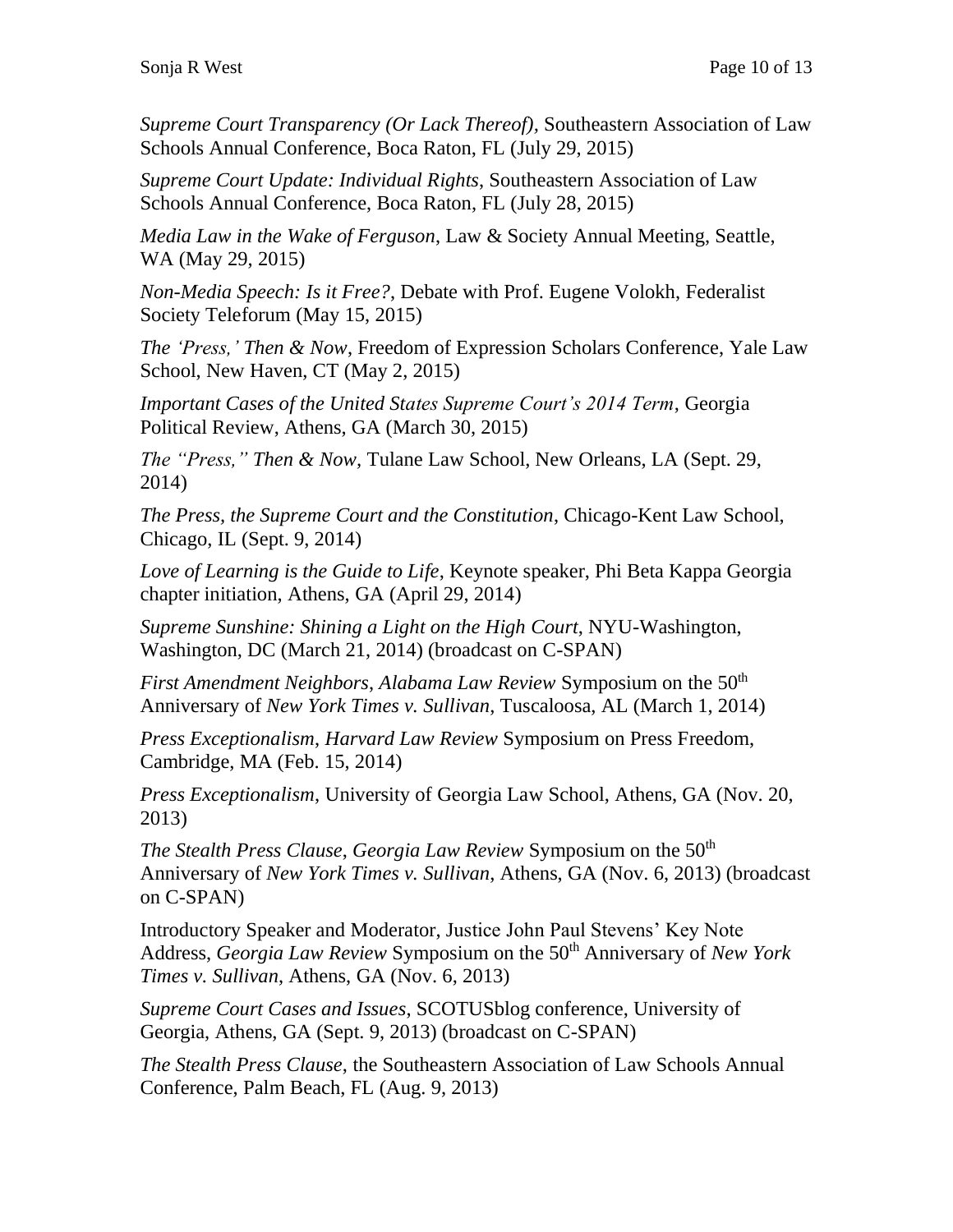*Press Exceptionalism*, Freedom of Expression Scholars Conference, Yale Law School, New Haven, CT (May 4, 2013)

*Press Exceptionalism*, Association of American Law Schools Annual Conference, New Orleans, LA (Jan. 5, 2013) (winner of the Sections on Internet & Computer Law and Mass Communications Call for Papers)

*The Uneasy Relationship between United States Supreme Court Justices and Cameras*, Israeli Law and Society Association Annual Conference, Tel Aviv, Israel (Dec. 19, 2012)

*The Obama Administration and Federal District Court Judgeships*, Southeastern Association of Law Schools Annual Conference, Amelia Island, FL (July 31, 2012)

*Press Exceptionalism*, Emory Law School and the University of Georgia School of Law Works-in-Progress Conference (June 27, 2012)

*Monster in the Courtroom*, University of Georgia Honors Lunchbox Lecture, Athens, GA (Feb. 16, 2012)

*Monster in the Courtroom*, *Brigham Young University Law Review* symposium titled "The Press, the Public, and the U.S. Supreme Court," Provo, UT (Jan. 24, 2012)

*In Support of a Narrow Interpretation of "Press,"* Southeastern Association of Law Schools Conference, Hilton Head, SC (July 24, 2011)

*Game Over: Violent Video Games and Juvenile Crimes*, Working in the Public Interest Conference, Athens, GA (April 2, 2011)

*Hasta La Vista, Bloodshed: First Amendment Concerns with Schwarzenegger's Ban on Violent Games*, American Constitution Society and the Entertainment Law Society, Athens, GA (Feb. 16, 2011)

*Mortal Kombat: How Video Game Violence Could Shape the 21st Century First Amendment*, Vance Forum, Atlanta, GA (Feb. 7, 2011)

*The Law of Student Journalism in the Information Age*, Education Law Association Annual Conference, Vancouver, BC (Nov. 11, 2010)

*The Empathy of Justice Stevens*, Southeastern Association of Law Schools Conference, Palm Beach, FL (Aug. 1, 2010)

*Awakening the Press Clause*, Emory Law School and the University of Georgia School of Law Works-in-Progress Conference, Atlanta, GA (July 13, 2010)

*Awakening the Press Clause*, Georgia State Law School, Atlanta, GA (April 2010)

*Media and the Public Interest*, UGA Law School Working in the Public Interest Conference, Athens, GA (Feb. 27, 2010)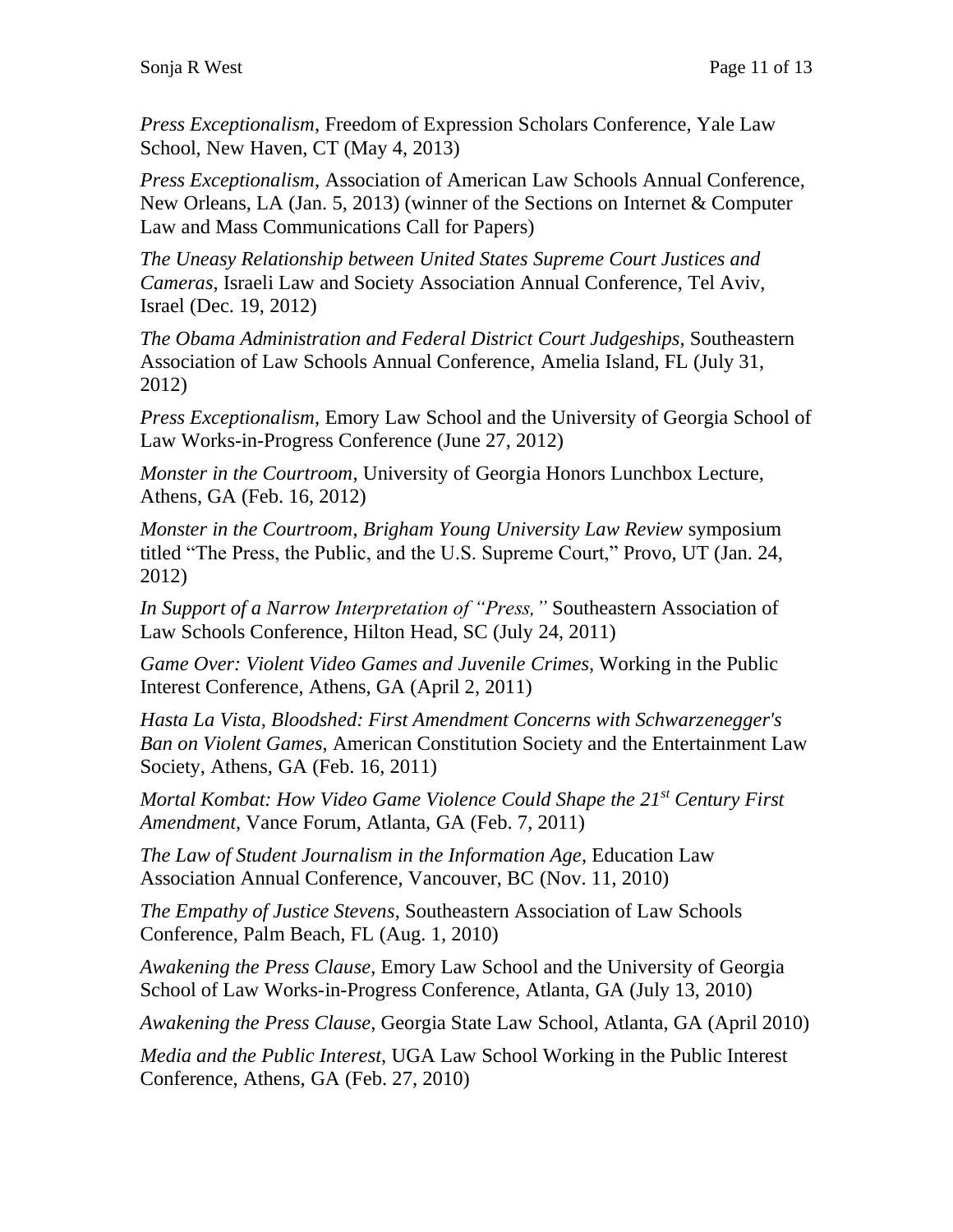*Fringe Protection Absolutism*, PrawfsFest!, Southwestern Law School, Los Angeles, CA (Dec. 4, 2009)

*The Story of Us: The Face-Off Between Autobiographical Speech and Privacy*, Southeastern Association of Law Schools Conference, Palm Beach, FL (July 28, 2008)

Speaker, Federalist Society's Event with Alan Gura, Athens, GA (Feb. 24, 2009)

*Law and Media*, Emory Public Interest Conference, Atlanta, GA (Oct. 13, 2007)

*Race & Education: A Discussion on Diversity, Desegregation, and American Education Policy*, Athens, GA (Feb. 22, 2007)

*Scalia and Textualism*, Federalist Society Debate, University of Georgia School of Law, Athens, GA (Sept. 1, 2006)

### **PROFESSIONAL AFFILIATIONS AND ACTIVITIES**

American Association of Law Schools, Section on Communication, Media & Information Law (2020) (Chair)

Lead amici for Yale Law School's Media Freedom and Information Clinic and the Floyd Abrams Institute for Freedom of Expression in *Index Newspapers v. City of Portland*, No. 20-35739 (9<sup>th</sup> Cir. 2020)

The First Amendment Salons, Advisory Board

American Association of Law Schools Section on Mass Communication Law (2013-2019) (Chair, Chair-Elect and Treasurer)

*Education Law & Policy Review* Executive Advisory Board

Lead pro bono counsel for the Student Press Law Center, et al., as amicus curiae in the Ninth Circuit Court of Appeals and the Supreme Court of the United States in the case of *Morse v. Frederick* (2007)

Bar of the Supreme Court of the United States (2007 – present)

State of California Bar (2001 – present)

# **UNIVERSITY AND LAW SCHOOL SERVICE AND COMMITTEES**

Strategic Plan Implementation Committee for Undergraduate Minor in Legal Studies (2020-present), Justice John Paul Stevens Fellowships Committee (2016-present), University of Georgia Libraries Committee (2015-present), Law Library Committee (2014-present), Law Library Director Search Committee (2010 & 2020), First Amendment Clinic Director Search Committee (2019), Promotions and Tenure Ad-Hoc Committee (2014-2016), OUTLaws Faculty Advisor (2008-2016), University of Georgia Women's Leadership Initiative Subcommittee on Faculty Retention (2015-2016), Faculty Recruitment Committee (2012, 2015), University Program Review and